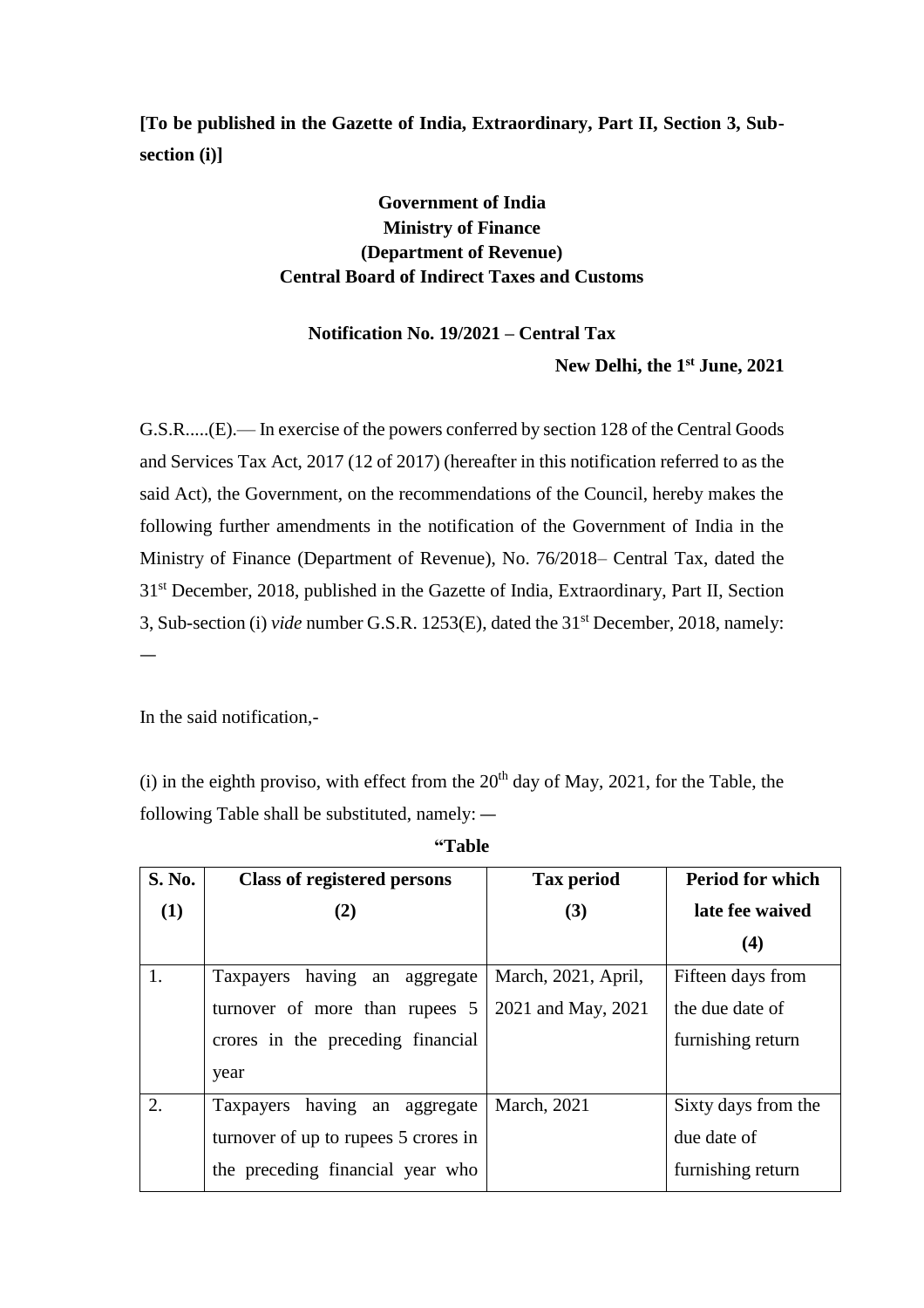|   | are liable to furnish the return as  | April, 2021         | Forty-five days from |
|---|--------------------------------------|---------------------|----------------------|
|   | specified under sub-section (1) of   |                     | the due date of      |
|   | section 39                           |                     | furnishing return    |
|   |                                      | May, 2021           | Thirty days from the |
|   |                                      |                     | due date of          |
|   |                                      |                     | furnishing return    |
|   |                                      |                     |                      |
| 3 | having an aggregate<br>Taxpayers     | January-March, 2021 | Sixty days from the  |
|   | turnover of up to rupees 5 crores in |                     | due date of          |
|   | the preceding financial year who     |                     | furnishing return."; |
|   | are liable to furnish the return as  |                     |                      |
|   | specified under proviso to sub-      |                     |                      |
|   | section $(1)$ of section 39          |                     |                      |

(ii) after the eighth proviso, the following provisos shall be inserted, namely: —

"Provided also that for the registered persons who failed to furnish the return in **FORM GSTR-3B** for the months /quarter of July, 2017 to April, 2021, by the due date but furnish the said return between the period from the  $1<sup>st</sup>$  day of June, 2021 to the  $31<sup>st</sup>$ day of August, 2021, the total amount of late fee under section 47 of the said Act, shall stand waived which is in excess of five hundred rupees:

Provided also that where the total amount of central tax payable in the said return is nil, the total amount of late fee under section 47 of the said Act shall stand waived which is in excess of two hundred and fifty rupees for the registered persons who failed to furnish the return in **FORM GSTR-3B** for the months / quarter of July, 2017 to April, 2021, by the due date but furnish the said return between the period from the  $1<sup>st</sup>$  day of June, 2021 to the  $31<sup>st</sup>$  day of August, 2021:

Provided also that the total amount of late fee payable under section 47 of the said Act for the tax period June, 2021 onwards or quarter ending June, 2021 onwards, as the case may be, shall stand waived which is in excess of an amount as specified in column (3) of the Table given below, for the class of registered persons mentioned in the corresponding entry in column (2) of the said Table, who fail to furnish the returns in **FORM GSTR-3B** by the due date, namely: —